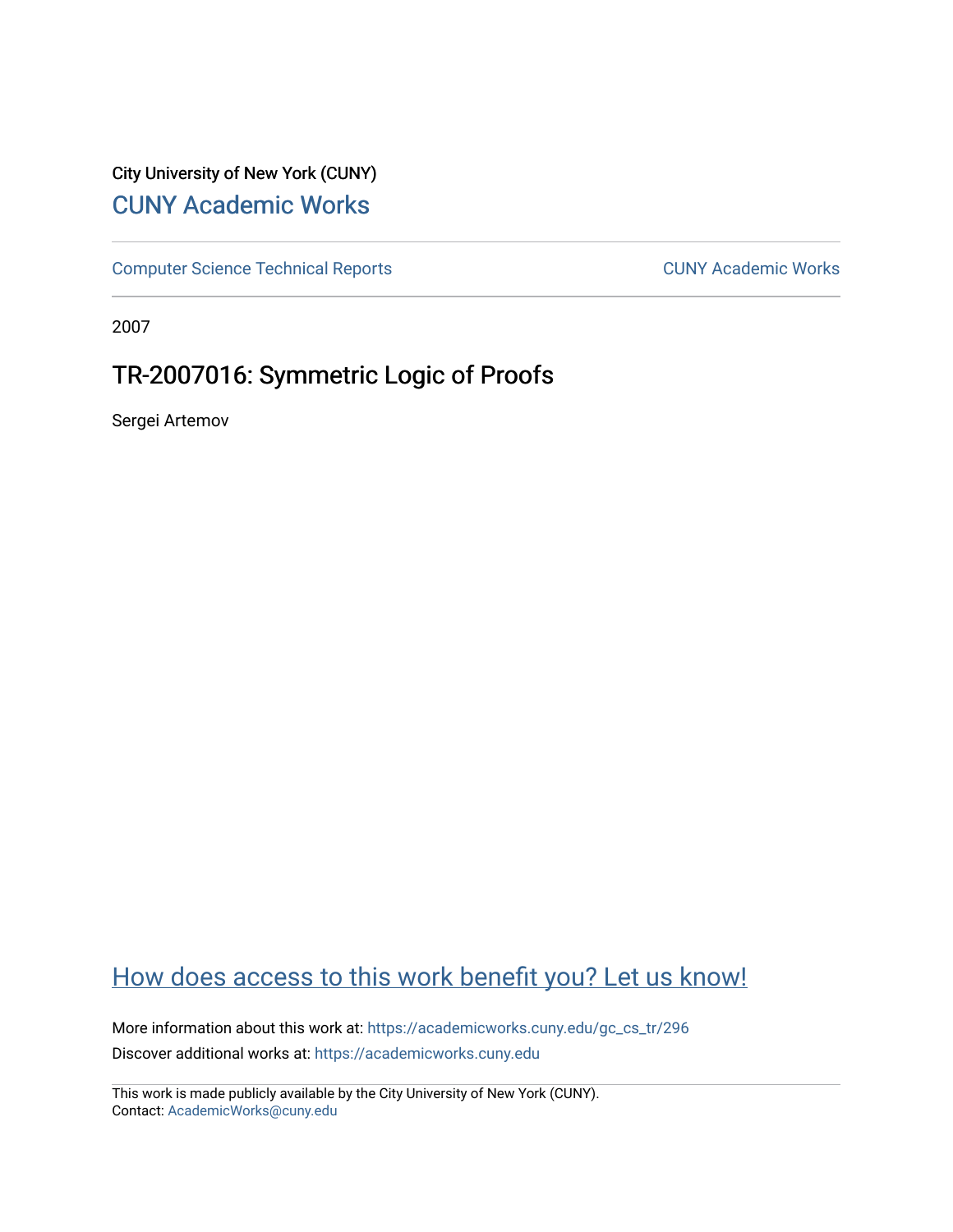# Symmetric Logic of Proofs<sup>∗</sup>

Sergei Artemov

CUNY Graduate Center 365 Fifth Avenue, New York, NY 10016 sartemov@gc.cuny.edu

September 7, 2007

#### Abstract

The Logic of Proofs LP captures the invariant propositional properties of proof predicates t is a proof of  $F$  with a set of operations on proofs sufficient for realizing the whole modal logic S4 and hence the intuitionistic logic IPC. Some intuitive properties of proofs, however, are not invariant and hence not present in LP. For example, the choice function  $+$  in LP, which is specified by the condition  $s: F \vee t: F \rightarrow (s+t): F$ , is not necessarily symmetric. In this paper, we introduce an extension of the Logic of Proofs, SLP, which incorporates natural properties of the standard proof predicate in Peano Arithmetic:

t is a code of a derivation containing F,

including the symmetry of Choice. We show that SLP produces Brouwer-Heyting-Kolmogorov proofs with a rich structure, which can be useful for applications in epistemic logic and other areas.

### 1 Introduction

In  $[15]$ , Gödel used the modal logic S4 to axiomatize classical provability and provide the formal provability semantics to the intuitionistic propositional logic IPC by reducing IPC to S4. The question of the provability semantics of S4 itself was left open and found its resolution in [1; 2] via the Logic of Proofs  $\mathsf{LP}^1$  which provided a complete axiomatization of the proof predicate

t is a proof of F

<sup>∗</sup>Dedicated to B.A. Trakhtenbrot on the occasion of his 85'th birthday. To appear in the LNCS Festschrift series.

<sup>&</sup>lt;sup>1</sup>The first (incomplete) sketch of the logic of proofs was given by Gödel in one of his lectures of 1938 [16]. This lecture was published only in 1995; by that time, the complete system LP for the Logic of Proofs had already been discovered and shown to provide a desired provability semantics for intuitionistic logic (cf. [1; 2]).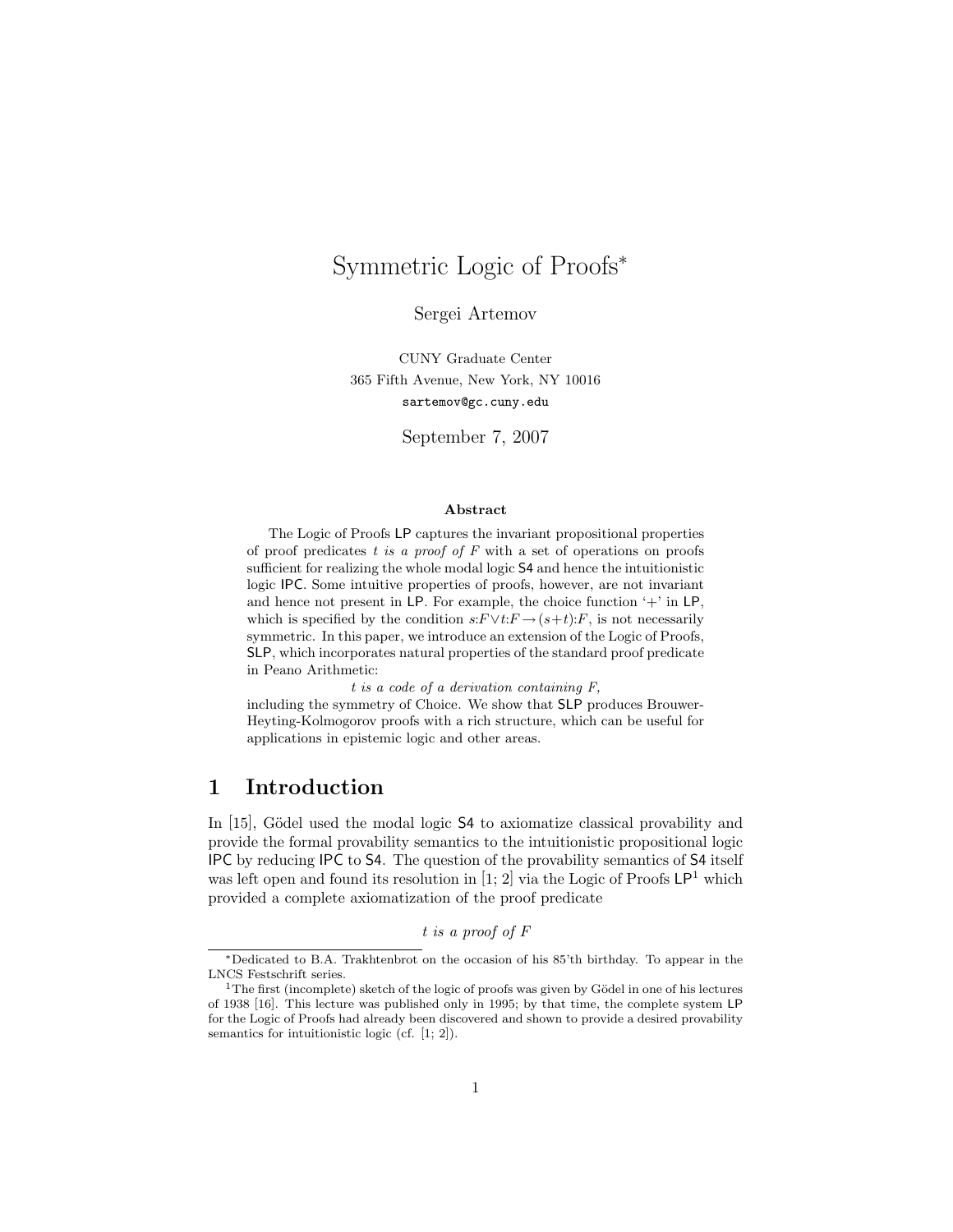in a propositional language with a sufficiently rich system of operations on proofs. On the other hand, LP can realize every S4 derivation by recovering corresponding proof terms at every occurrence of the modality (the Realization Theorem from [1; 2], cf. Theorem 1). The combination of these two features renders LP a bridge between intuitionistic logic and the realm of formal mathematical proofs in the style of Brouwer-Heyting-Kolmogorov:

```
IPC \rightarrow 54 \hookrightarrow LP \hookrightarrow Gödelian proof predicates.
```
In this diagram, IPC  $\hookrightarrow$  S4 denotes Gödel's faithful embedding of IPC into S4 [15],  $S4 \hookrightarrow \mathsf{LP}$  signifies the Realization Theorem which faithfully embeds S4 into LP [1; 2], and LP  $\hookrightarrow$  Gödelian proof predicates refers to the arithmetical soundness (and completeness) theorem  $(1; 2)$  for the Logic of Proofs. We refer the reader to [2] and surveys [6; 7] for detailed discussion of these matters.

## 2 LP Basics

The Logic of Proofs has three basic operations on proofs: Application '·' (binary), Choice '+' (binary), and Proof Checker '!'(unary). Proof polynomials are terms built by these operations from *proof variables*  $x, y, z, \ldots$  and *proof* constants  $a, b, c, \ldots$  The formulas of LP are defined by the grammar

$$
A = S | A \rightarrow A | A \land A | A \lor A | \neg A | t:A
$$

where  $t$  stands for any proof polynomial and  $S$  for any sentence letter. As usual, we shorten  $s \cdot t$  to st when convenient. The binding priority from strong to weak is !,  $\cdot$ ,  $+$ ,  $\cdot$ ,  $\neg$ ,  $\wedge$ ,  $\vee$ ,  $\rightarrow$ . In particular,  $t(u + v): F \rightarrow twF \vee tv: F$  denotes

$$
\{ [t \cdot (u+v)]:F \} \rightarrow \{ [(t \cdot u):F] \vee [(t \cdot v):F] \}
$$

The postulates of the Logic of Proofs LP are

1. a fixed set of axioms for classical propositional logic with Modus Ponens as its only rule of inference, e.g., the set from [18];

| 2. $s:(F\rightarrow G) \rightarrow (t:F\rightarrow (s\cdot t):G)$          | (Application);        |
|----------------------------------------------------------------------------|-----------------------|
| 3. $t: F \rightarrow \mathcal{F}(t: F)$                                    | $(Proof \; Checker);$ |
| 4. $s:F \rightarrow (s+t):F$ , $t:F \rightarrow (s+t):F$                   | (Choice);             |
| 5. $t: F \rightarrow F$                                                    | (Reflection);         |
| 6. Constant Specification Rule: If c is a proof constant and A is an axiom |                       |

from 1-5, then infer  $c:A$ .

LP is closed under substitutions of proof polynomials for proof variables and formulas for propositional variables, and enjoys the deduction theorem.

Constant Specification CS is a set of formulas  $\{c_1: A_1, c_2: A_2, \ldots\}$  where each  $A_i$  is an axiom and each  $c_i$  is a proof constant. Each derivation in LP naturally generates a (finite) constant specification CS introduced in this derivation by the Constant Specification Rule. By  $LP_{CS}$ , we mean a subsystem of LP where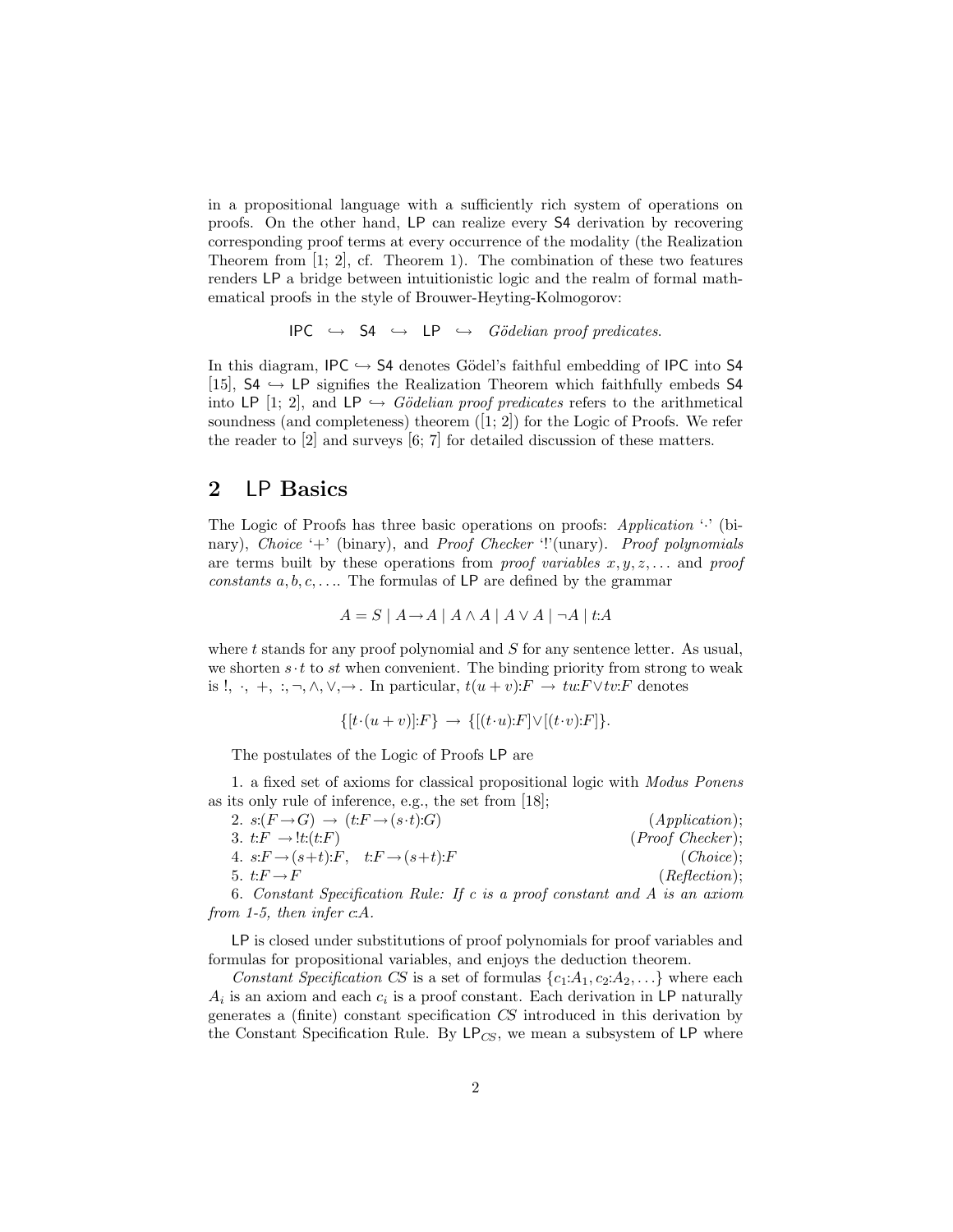the Constant Specification Rule is only allowed to produce formulas from a given constant specification  $CS$ . If  $CS$  contains all formulas  $cA$  where A is an axiom and c is a proof constant, then  $\text{LP}_{CS}$  is LP itself.

The principal feature of the Logic of Proofs is the Internalization Principle<sup>2</sup> which states that

whenever  $\vdash F$ , there is a proof polynomial p such that  $\vdash p:F$ ,

which is nothing more than the explicit version of the modal Necesitation Rule

$$
\frac{\vdash F}{\vdash \Box F.}
$$

The following Theorem 1 discloses a connection between the Logic of Proofs LP and Gödel's provability logic S4; this result has been crucial for providing intuitionistic logic with the intended Brouwer-Heyting-Kolmogorov semantics of proofs. This theorem shows that the provability modality in S4 can indeed be read as

$$
\Box F = there \text{ is proof of } F
$$

using the language of Skolem-style operations on proofs rather than quantifiers. For example, a sentence

$$
\Box F\ \rightarrow\ \Box G
$$

in the logic of formal provability<sup>3</sup> reads as

$$
\exists x (\text{`x is a proof of } F') \rightarrow \exists y (\text{`y is a proof of } G'),
$$

whereas, by the Realization Theorem, this reads as an LP sentence

$$
x: F \to t(x):G,
$$

for an appropriate proof polynomial  $t(x)$ .

The usual Skolemization does not work for quantifiers on proofs, and a totally new technique has been invented here.

**Theorem 1** [Realization Theorem for LP  $([1, 2])$ ] There is an algorithm which, given  $\mathsf{S4} \vdash F$ , substitutes each occurrence of the modality in F by an appropriate proof polynomial such that the resulting formula  $F^r$  is derivable in LP. Moreover, such a realization can be made in a way that respects Skolem-style reading of  $\Box X$  as 'there is a proof of X': each negative occurrence of  $\Box$  can be realized by a proof variable, and each positive occurrence of  $\Box$  is realized by a proof polynomial depending of those variables.

The size of realizing proof polynomials can be limited by a quadratic function in the length of a cut-free derivation of F in  $\mathsf{S4}$  ([12]). A semantical proof of the Realization theorem which is not based on cut-elimination in S4 was suggested in [14]. R. Kuznets in [12] showed that S4 cannot be realized in LP without using self-referential proof assertions of the sort  $t: F(t)$ .

 ${}^{2}\text{In}$  his brief sketch of the logic of proofs in [16], Gödel cited the Internalization Principle as one of its features.

 $3$ This approach led to the well-known Provability Logic GL (cf. [11; 27]).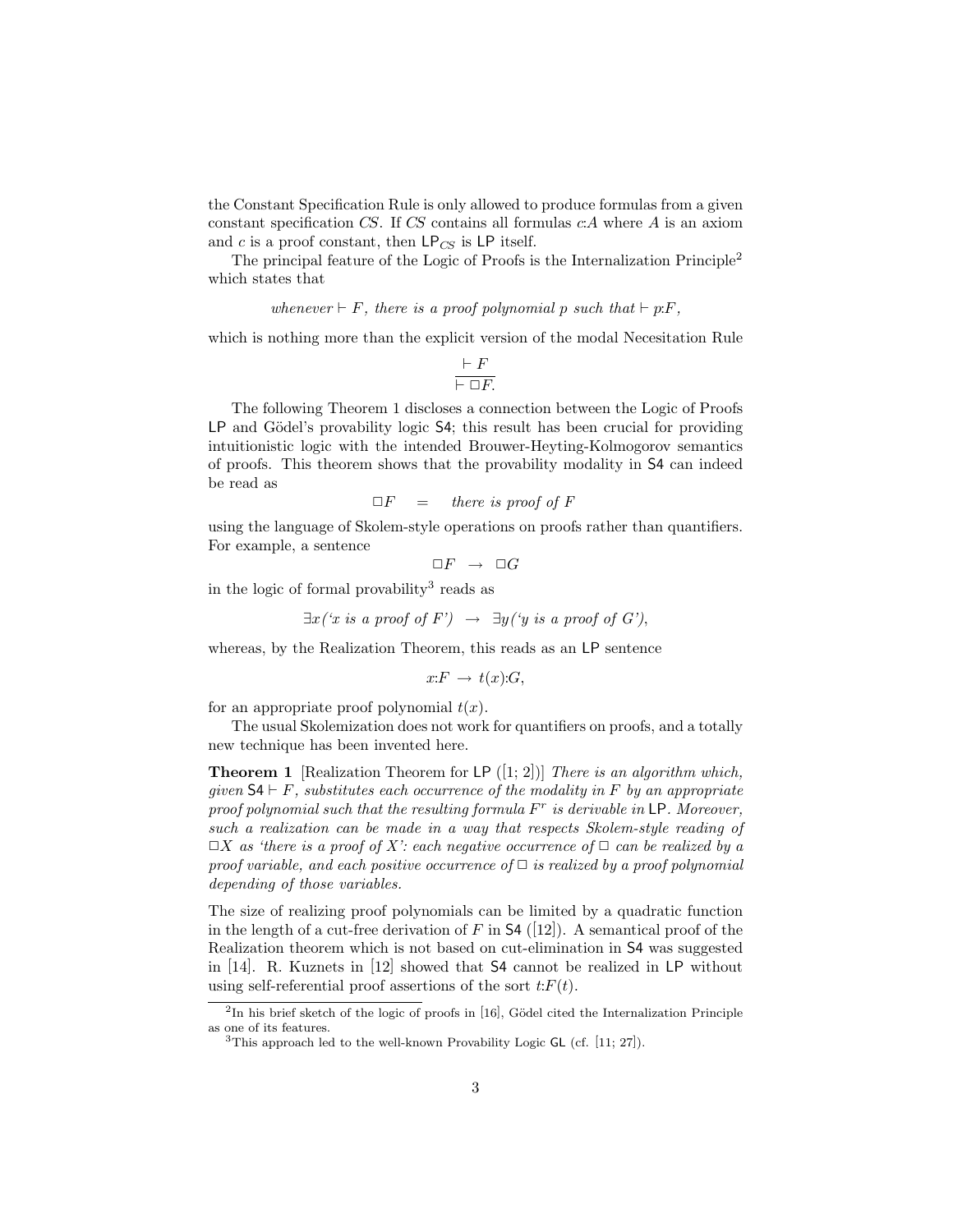Corollary 1 S4 is the forgetful projection of LP.

Proof. It is straightforward that the forgetful projection of LP is S4-compliant; it suffices to notice that the forgetful projections of all axioms of LP are provable in S4 and the rules of LP are S4-sound. By Theorem 1, every theorem of S4 is a forgetful projection of some  $LP$ -theorem.  $\Box$ 

## 3 Symmetric Provability Interpretation

The intended provability semantics of LP is given by interpreting  $t$ : F as the arithmetical proof predicate

t is a proof of F,

where 'proofs' are understood in a multi-conclusional way, i.e., a proof can yield more than one theorem (think of a Hilbert-style proof sequence that proves all formulas occurring in this sequence).

A body of work in this area shows that proof realization of modality necessarily requires the multi-conclusion reading of proof predicates. What follows is a light informal argument which hints at what is going on. Imagine a variant  $\mathcal{LP}$ of the logic of proofs capable of realizing  $\mathsf{S4}$ . Then  $\mathcal{LP}$  should be able to realize the modality in an easy S4 theorem  $\Box A$  where A is a propositional modal-free axiom (e.g.,  $P \rightarrow (Q \rightarrow P)$ ) for propositional letters P and Q). Such a realization should be of the form t:A for some proof term t and  $\mathcal{LP} \vdash t:A$ . Assume that  $\mathcal{LP}$  is closed under the substitution of propositional formulas for propositional letters; all provability logics have this feature since they describe schemas valid under all arithmetical interpretations, and this property survives substitution. Let  $A'$  be a substitutional instance of  $A$ , syntactically different from the latter. By the substitution closure,  $\mathcal{LP} \vdash t:A'$ . Hence  $\mathcal{LP} \vdash t:A \wedge t:A'$  and t represents a proof of two different theorems.

Moreover, the logic of single-conclusion proofs contains some principles which are inconsistent with modal logic. For example (cf. [2]), the principle  $\neg(x:\top \wedge x:$  $(T \wedge T)$ ) is valid for single-conclusion proofs whereas its natural modal language presentation via the 'forgetful projection,'  $\neg(\Box \top \land \Box (\top \land \top))$ , is false in any modal logic. The logic of single-conclusion proofs has been axiomatized in [10] (without operations) and in [20; 21] (with the operations Application and Proof Checker<sup>4</sup>). For further progress in this direction cf.  $[22]$ .

In the context of the Logic of Proofs, one has to consider the whole class of proof predicates and axiomatize only invariant properties, i.e., those that hold for all proof predicates (from a given class). There is a good reason for this. The language of the Logic of Proofs is rather expressive and captures individual properties of proofs which should not count as general logic laws. For example, the formula  $x : (\top \wedge \top) \to x : \top$  claims that any (multi-conclusion) proof of

<sup>&</sup>lt;sup>4</sup>The operation Choice  $+$  is incompatible with single-conclusion proof semantics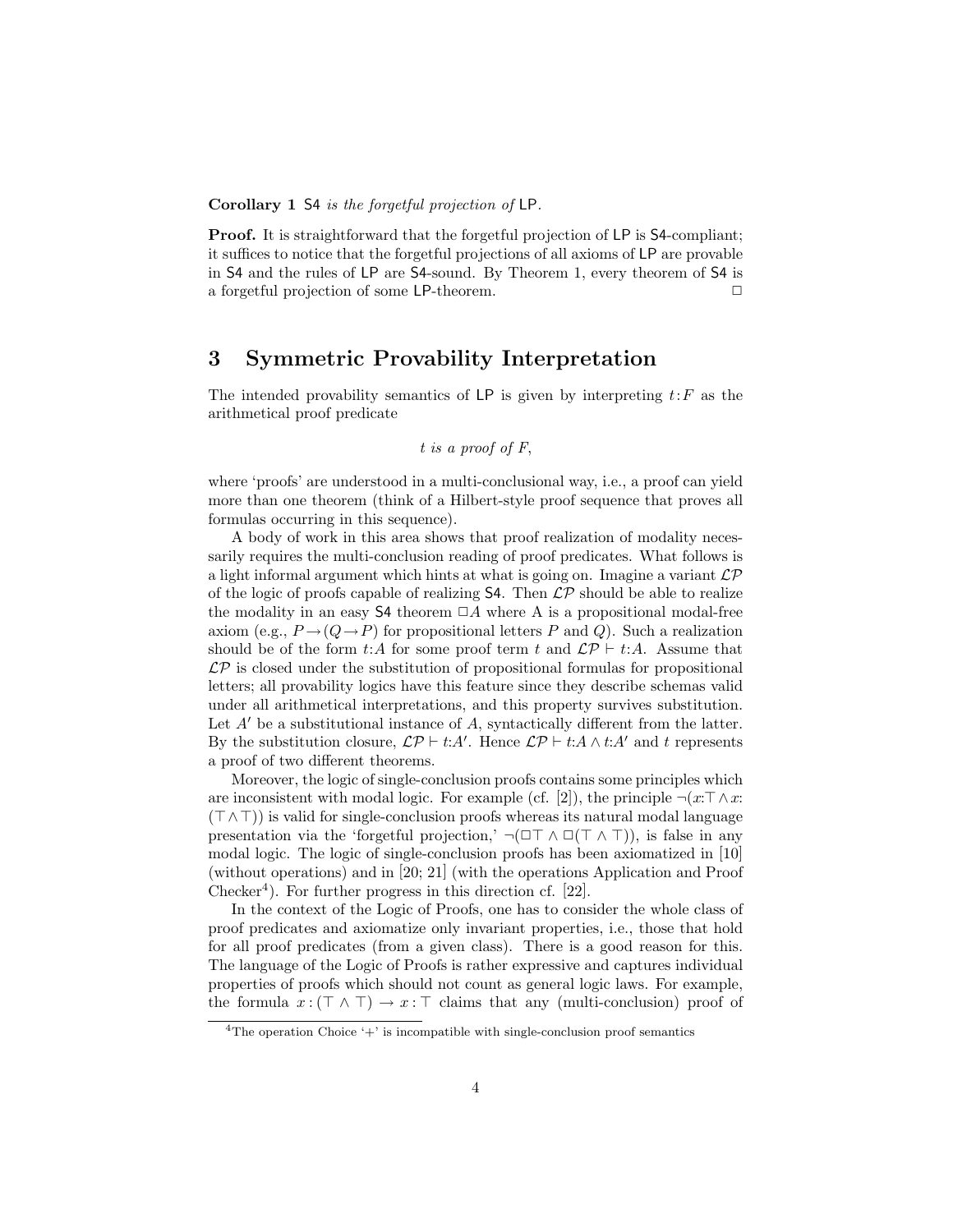the conjunction  $\top \wedge \top$  should prove  $\top$  as well. Apparently, this 'principle' is not invariant since by changing an axiom system, one can obtain two proof predicates in which this formula both holds and does not hold, respectively.

The soundness and completeness theorems from [1; 2] state that the Logic of Proofs LP captures exactly all invariant properties of multi-conclusion proof predicates with natural computable operations on proofs corresponding to Application, Proof Checker, and Choice<sup>5</sup>. We refer the reader to [3; 6; 7] for more details.

In the rest of this section, we introduce a symmetric version of the standard provability semantics for the Logic of Proofs which differs slightly from the one given in [2], § 6 and is more convenient for revealing the natural structure of proof operations.

Consider the proof predicate  $PROOF(x, y)$  for Peano Arithmetic PA which is a natural arithmetical formalization of the usual Hilbert-style definition of proofs:

#### x is a number of a proof sequence which contains a formula with a number y .

An interpretation of the language of LP maps propositional letters to sentences of PA, and proof variables and constants to Gödel numbers of Hilbert-style proofs in PA. This is the only difference between the symmetric semantics and the standard provability semantics from [2],  $\S$  6, where proof variables and constants are mapped to arbitrary natural numbers, and not necessarily the codes of PA-derivations. Note that each proof sequence in PA is a complete proof of each sentence occurring within it.

For the proof predicate  $PROOF(x, y)$ , s.t can be interpreted as the operation which concatenates the codes of proofs corresponding to  $s$  and  $t$  and adds to the right all formulas G such that for some  $F, F \rightarrow G$  and F occur in s and t respectively.

Here is a more formal description. Let  $s', t', \ldots$  denote arithmetical interpretations of  $s, t$ , etc., i.e., Gödel numbers of Hilbert-style proofs in PA. Let also ∗ denote the concatenation on Gödel numbers of finite sequences. Then we define

$$
(s \cdot t)' = s' * t' * \ulcorner G_1 \urcorner * \ldots * \ulcorner G_n \urcorner
$$
\n<sup>(1)</sup>

where  $\ulcorner G_1\urcorner, \ldots, \ulcorner G_n\urcorner$  are Gödel numbers of single-formula sequences for each  $G_i$  for which there exists F such that  $F \rightarrow G_i$  and F are in the proofs with the numbers s' and t' respectively. For example, if  $s' = \ulcorner F \rightarrow G \urcorner$  and  $t' = \ulcorner F \urcorner$ , then

$$
(s \cdot t)' = \ulcorner F \to G \urcorner * \ulcorner F \urcorner * \ulcorner G \urcorner, \qquad (t \cdot s)' = \ulcorner F \urcorner * \ulcorner F \to G \urcorner.
$$

The Choice operation  $s+t$  can be interpreted as the concatenation of proof sequences corresponding to  $s$  and  $t$  respectively:

$$
(s+t)' = s' * t'.\tag{2}
$$

 ${}^{5}E$ . Goris suggested in [17] a natural interpretation of LP in Bounded Arithmetic where all of these operations are PTIME-computable.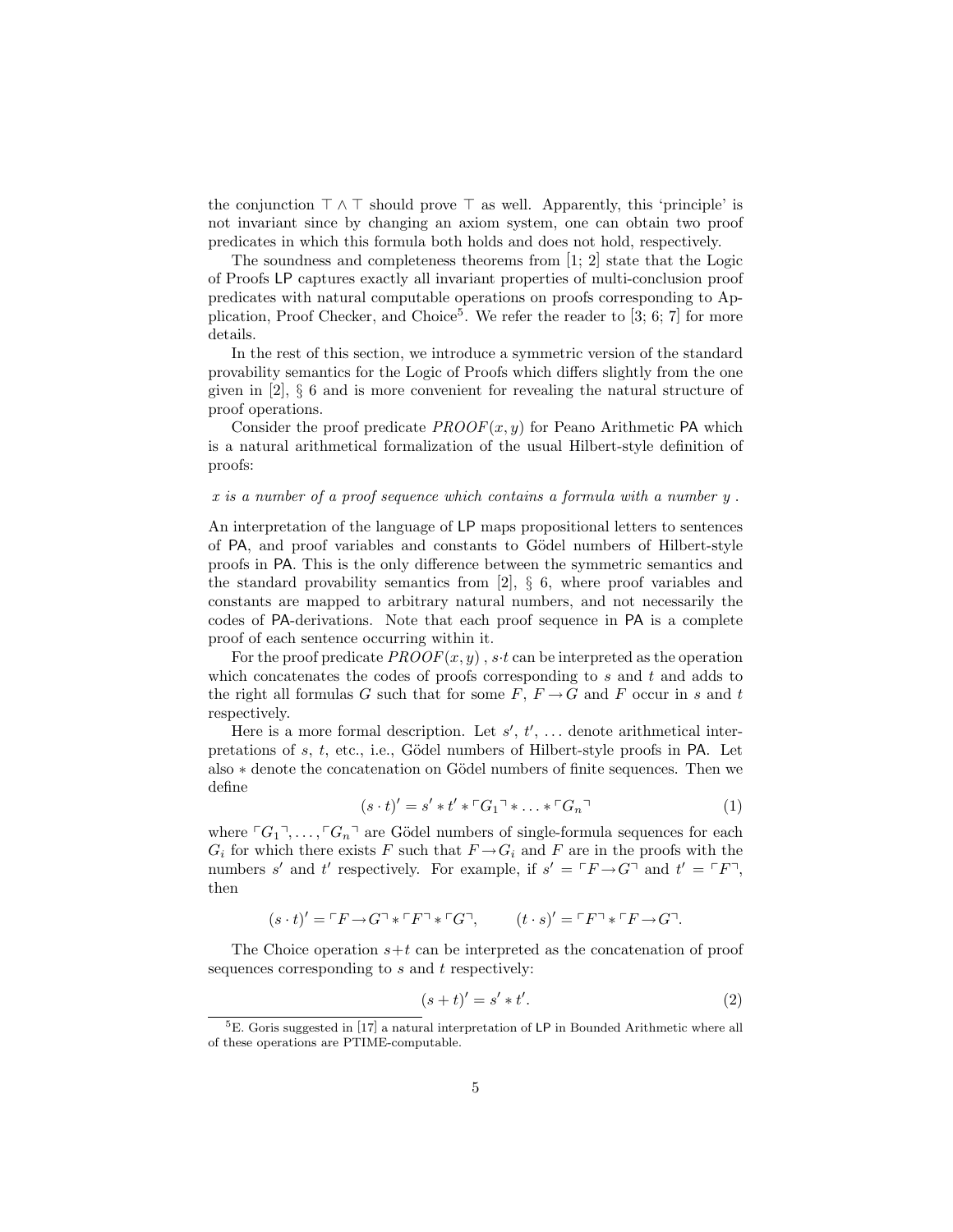The Proof Checker is a primitive recursive operation that takes a proof t and, for each F such that  $t$ :F holds, produces a proof of all such  $t$ :F's; such an operation can be traced back to the proof of Gödel's Second Incompleteness Theorem (cf. [26]).

We call  $PROOF(x, y)$  with operations (1), (2), and Proof Checker as above the symmetric arithmetical semantics of the Logic of Proofs.

We can see that within the standard semantics, the Choice function is symmetric:

$$
(s+t):F \leftrightarrow (t+s):F;
$$

moreover, it satisfies the principles

$$
(s+t):F \leftrightarrow s:F \vee t:F,
$$
  
 
$$
u(s+t):F \leftrightarrow (us+ut):F,
$$
  
 
$$
(s+t)u:F \leftrightarrow (su+tu):F.
$$

None of these principles is derivable in LP. The point is that these principles are not invariant! For example, one can easily devise an interpretation where  $(s+t):F \to s: F \vee t: F$  does not hold. Indeed, interpret  $s+t$  and  $s \cdot t$  as follows:

$$
(s \cdot t)^{\sharp} = s^{\sharp} * t^{\sharp} * \ulcorner G_1 \urcorner * \ldots * \ulcorner G_n \urcorner,
$$

as in  $(1)$ , and

$$
(s+t)^{\sharp} = (s \cdot t)^{\sharp}.
$$

It is clear that  $s: F \vee t: F \to (s+t): F$  holds, since  $(s+t)^{\sharp}$  contains the concatenation of  $s^{\sharp}$  and  $t^{\sharp}$ . However,  $(s+t)^{\sharp}$  and  $(t+s)^{\sharp}$  can very well prove different sets of theorems, cf. an example about  $(s \cdot t)'$  and  $(t \cdot s)'$  above. In this case, neither  $(s + t):F \leftrightarrow (t + s):F$  nor  $(s + t):F \leftrightarrow s:F \vee t:F$  holds.

Under yet another interpretation:

$$
(s \cdot t)^{\flat} = s^{\flat} * t^{\flat} * {}^{\sqcap}G_1 \urcorner * \ldots * {}^{\sqcap}G_n \urcorner,
$$

as in  $(1)$ , and

$$
(s+t)^{\flat} = (s \cdot t)^{\flat} * (t \cdot s)^{\flat}.
$$

Choice '+' becomes symmetric,

$$
(s+t):F \leftrightarrow (t+s):F,
$$

but  $(s + t):F \to s:F \vee t:F$  generally does not hold.

#### 4 Justification and Epistemic Semantics

A formal justification semantics for LP was offered by Mkrtychev in [25]. This helped to establish the decidability of LP  $(25)$ , find complexity bounds  $(23;$ 24]), and establish the disjunctive property of LP ([19]).

A Mkrtychev model is a pair  $M = (\mathcal{A}, \Vdash)$ , where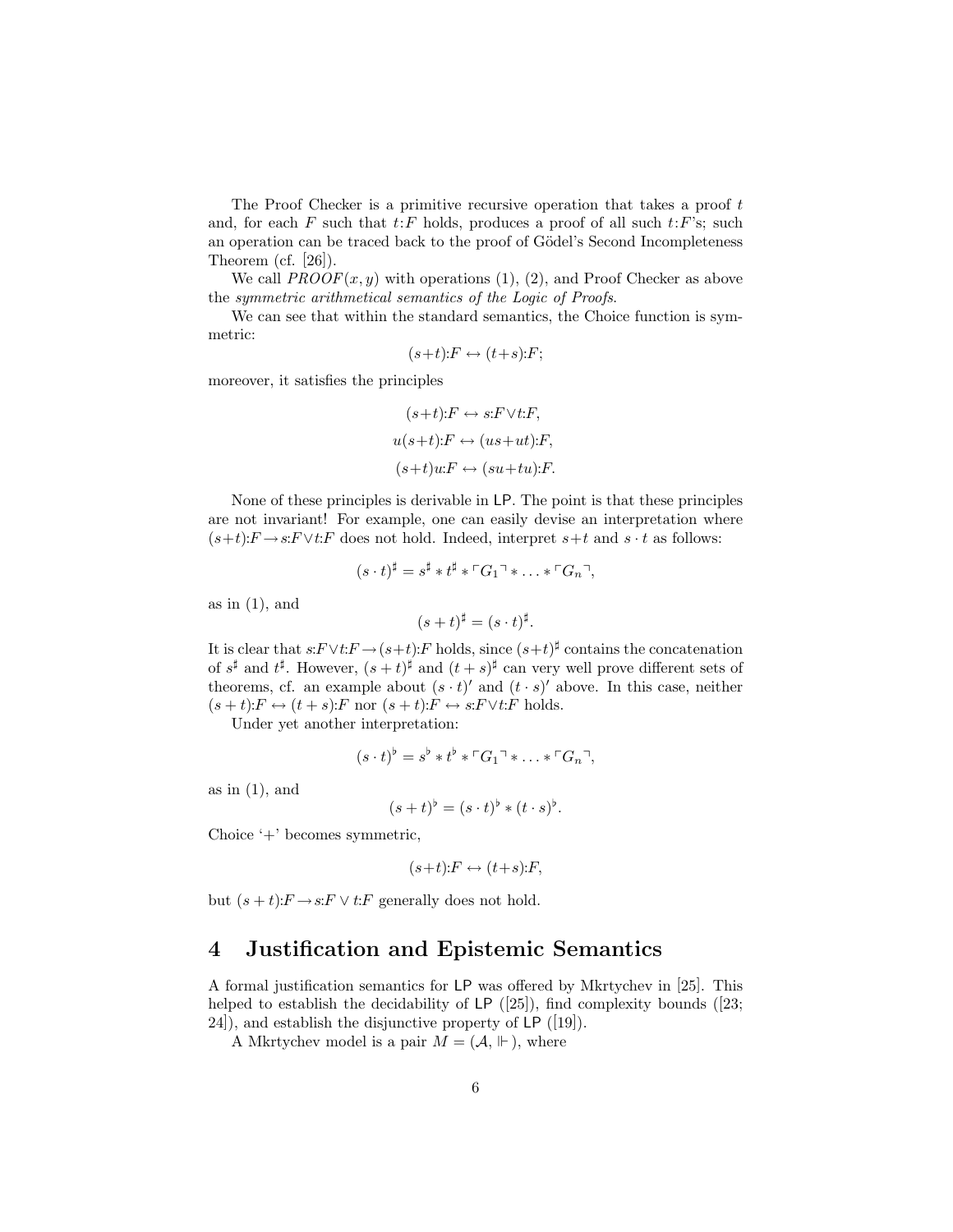- $\bullet \Vdash$  is the usual truth evaluation of propositional letters;
- A is an *admissible evidence* predicate  $A(t, F)$  defined on pairs *(term, for*mula). The intuition behind A is that  $\mathcal{A}(t, F)$  means

t is an admissible evidence for F.

The admissible evidence predicate respects operations on proofs, i.e., A satisfies the natural closure conditions copied from the axioms of LP:

```
Application: A(s, F \rightarrow G) and A(t, F) implies A(s \cdot t, G);
Proof Checker: A(t, F) implies A(l, t: F);
Choice: A(s, F) or A(t, F) implies A(s+t, F).
```
Given a model, the truth relation  $\mathbb F$  is extended to all formulas by stipulating

that

- $\vdash$  respects classical Boolean connectives;
- $\vdash t$ : F iff ' $\vdash$  F and  $\mathcal{A}(t, F)$ .'

For a given constant specification CS, a model  $M = (\mathcal{A}, \Vdash)$  is a CS-model iff  $A(c, B)$  holds for any  $cB \in CS$ . It is an easy exercise to check, by induction on derivations in  $LP_{CS}$ , the soundness of LP with respect to Mkrtychev semantics:

If  $\mathsf{LP}_{CS} \vdash F$ , then F holds in each CS-model.

In particular, all formulas from CS are true in all CS-models.

We present here a different (from that shown in [25]) proof of the completeness theorem for LP with respect to Mkrtychev models by the standard maximal completeness sets construction. Let  $W$  be the collection of all maximal consistent sets over  $\mathsf{LP}_{CS}$ . For each  $\Gamma \in W$ , we define the truth relation  $\Vdash_{\Gamma}$ on propositional letters as

$$
\Vdash_{\Gamma} p \quad \text{iff} \quad p \in \Gamma
$$

and the admissible evidence predicate as

$$
\mathcal{A}_{\Gamma}(t,F) \quad \text{iff} \quad t \colon F \in \Gamma \ .
$$

The aforementioned closure conditions on  $A_{\Gamma}$  are obviously met. Let us check Choice. Suppose  $\mathcal{A}_{\Gamma}(s, F)$  holds. Then  $s: F \in \Gamma$ . Since  $s: F \to (s+t): F \in \Gamma$  (as an LP-axiom) and Γ is maximal consistent,  $(s+t):F \in \Gamma$ , too. Hence  $\mathcal{A}_{\Gamma}(s+t, F)$ . Moreover,  $c:B \in \Gamma$  for all  $c:B$  from CS, by maximality and consistency of  $\Gamma$ . Therefore, for each  $\Gamma$ ,  $M = (\mathcal{A}_{\Gamma}, \Vdash_{\Gamma})$  is an LP<sub>CS</sub>-model.

The next step is to establish the Truth Lemma: for each formula  $F$ ,

$$
\Vdash_{\Gamma} F \quad \text{iff} \quad F \in \Gamma.
$$

Induction on F. The base case is given by the definition of the model. The Boolean cases are straightforward. Consider the case when F is t: $G$ . If  $t:G \in \Gamma$ ,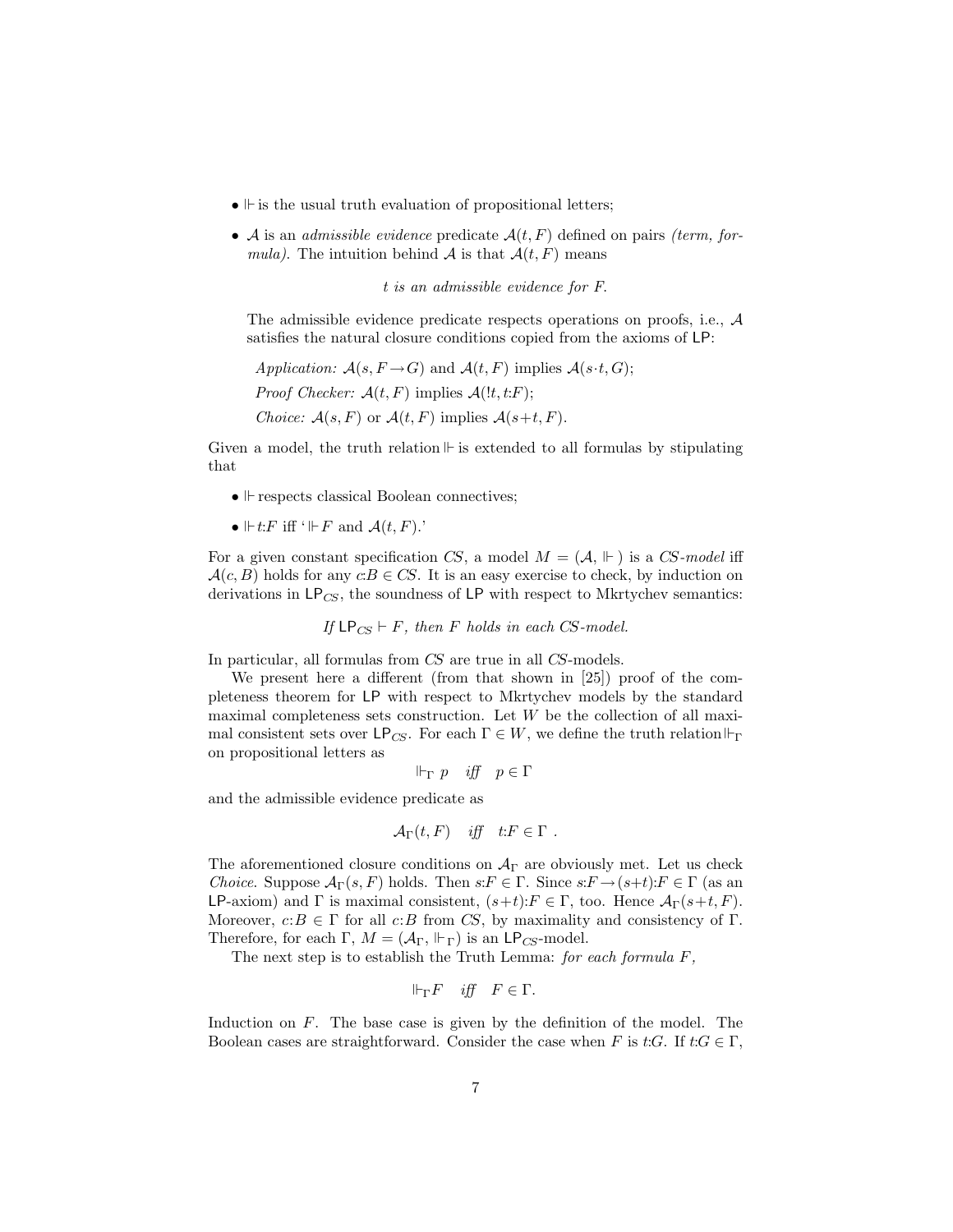then  $G \in \Gamma$  as well, since  $t: G \to G \in \Gamma$  and  $\Gamma$  is deductively closed. By the induction hypothesis,  $\Vdash_{\Gamma} G$ . Moreover,  $\mathcal{A}_{\Gamma}(t, G)$  also holds, by the definition of  $\mathcal{A}_{\Gamma}$ . Hence  $\Vdash_{\Gamma} t$ :*G*.

Now let  $t:G \notin \Gamma$ . Then  $\mathcal{A}_{\Gamma}(t, G)$  does not hold, by the definition. Hence  $H_{\Gamma} t$ :G.

To finish the completeness theorem, it suffices to note that if  $\mathsf{LP}_{CS} \not\vdash F$ , then  $\{\neg F\}$  is a consistent set. By the standard Lindenbaum construction, find its maximal consistent extension Γ. Since  $\neg F \in \Gamma$ ,  $F \notin \Gamma$ . By the Truth Lemma, for  $\mathcal{A}_{\Gamma}$  and  $\Vdash_{\Gamma} \Vdash_{\Gamma} F$ .

There are several useful refinements of Mkrtychev semantics known:

- 1. Exact Evidence Model ([25]): For every model  $M = (\mathcal{A}, \Vdash)$ , there is a model  $M' = (\mathcal{A}', \Vdash')$  such that
	- M and M' are equivalent, i.e., for each  $F, \Vdash F$  iff  $\Vdash' F$ ;
	- A' is exact, i.e.,  $\mathcal{A}'(t, F)$  iff  $\Vdash' t$ : F.
- 2. Minimal Model  $([19])$ : For each constant specification CS, there is an exact evidence model  $M = (\mathcal{A}, \Vdash)$  such that for each  $t: F, M \Vdash t: F$  iff  $\mathsf{LP}_{CS} \vdash t$ :F.

The minimal model theorem yields the Disjunctive Property ([19]):

$$
\mathsf{LP}_{CS} \vdash s:F \lor t:G \text{ iff } (\mathsf{LP}_{CS} \vdash s:F \text{ or } \mathsf{LP}_{CS} \vdash t:G).
$$

An epistemic Kripke-style semantics for LP was offered by Fitting [13; 14]. A Fitting model may be regarded as a Kripke model, each node of which is a Mkrtychev model with a monotone admissible evidence function:

if uRv then 
$$
A_u \subseteq A_v
$$
.

The new condition which specifies the truth of proof assertions at a given node is as follows

 $u \Vdash t$ :  $F$  iff  $\mathcal{A}_u(t, F)$  holds and  $v \Vdash F$  for every v with uRv.

Proper modifications of Fitting semantics can accommodate multiple modalities and proof assertions and are playing a key role connecting the Logic of Proofs with epistemic modal logics  $([4; 5; 8; 9])$ .

## 5 Choice Function '+' in LP

The operation  $+$  which is called *Choice*, *Union*, *Sum*, or *Plus* indeed performs something which can be described as *choice*. The behavior of  $+$  is governed by the logical principle

$$
s: F \vee t: F \to (s+t):F,
$$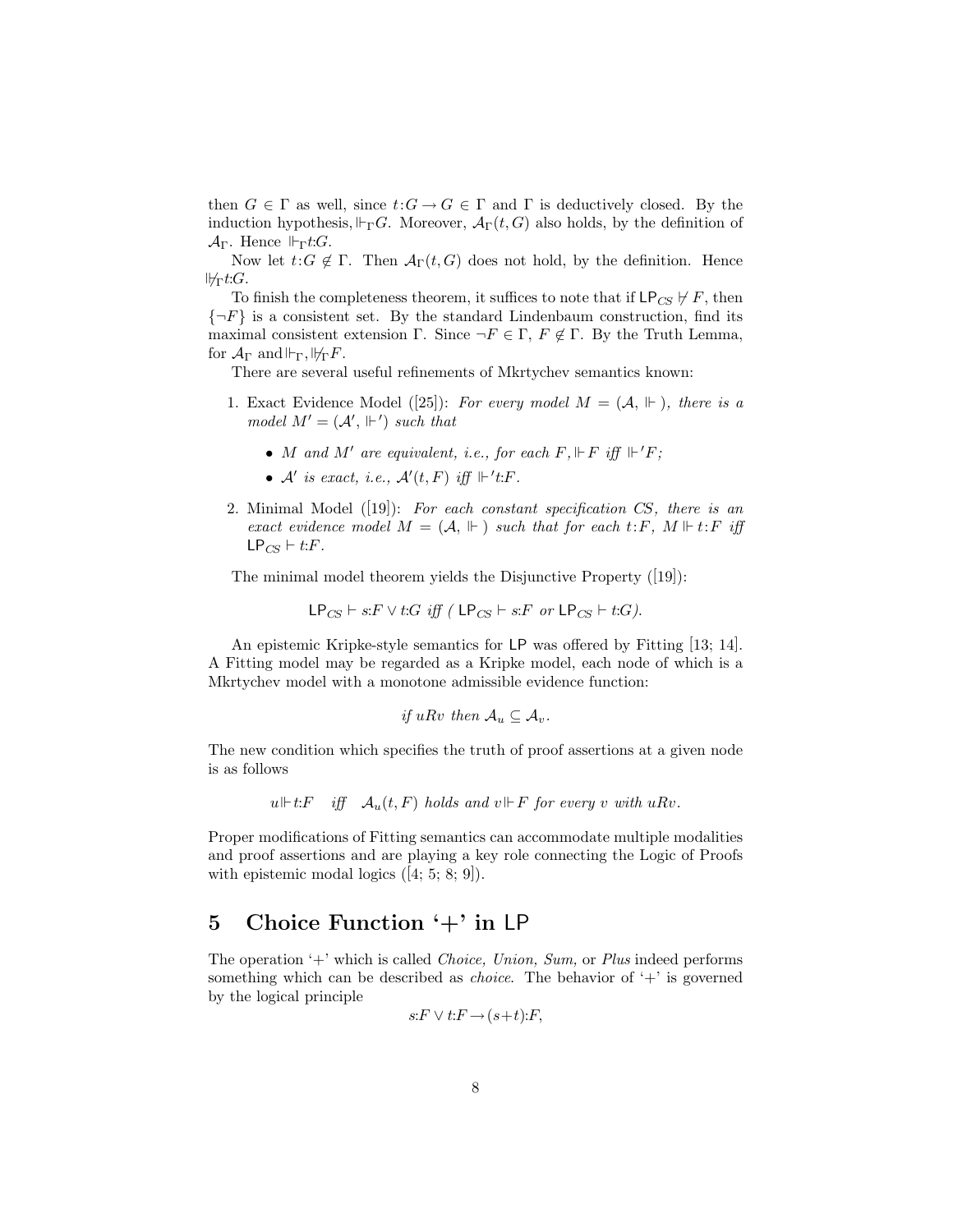which states that '+' takes two proofs s and t, at least one of which is indeed a proof of F, and produces the output  $s + t$ , which is a proof of F. 'Under the hood,' this operation chooses a proof of F between s and t.

The following theorem was established in  $[19]$ ; it showed that the Choice operation in LP is weakly symmetric and weakly equivalent to a disjunction.

**Theorem 2** [19] For any constant specification CS, the following are equivalent:

- 1. LP<sub>CS</sub>  $\vdash$  (s+t):F
- 2. LP<sub>CS</sub>  $\vdash$  (t+s):F
- 3. LP<sub>CS</sub>  $\vdash$  s:F  $\vee$  t:F.

Theorem 3 below shows that none of these properties hold in LP in a strong sense, i.e., internally.

**Theorem 3** Let  $x, y$  be proof variables and  $P$  a propositional letter. Then

- 1. LP  $\forall$   $(x+y):P \rightarrow (y+x):P$
- 2. LP  $\nvdash (x+y):P \rightarrow x:P \vee y:P$
- 3. LP  $\forall x(y+z):P \rightarrow (xy+xz):P$
- 4. LP  $\forall$   $(y+z)x:P \rightarrow (yx+zx):P.$

Proof. In principle, these statements could be proven by proper use of the arithmetical counterexamples. However, since not all details about the provability semantics of LP were given there, we present a proof based on Mrktychev models.

To establish (1), consider a Mkrtychev model  $M = (\mathcal{A}, \Vdash)$  where  $Vdash P$ and  $\mathcal{A}(t, F)$  holds iff t is different from x, y, and  $y + x$ . To verify that M is a legitimate model, it suffices to check the closure properties of A. The only relevant case is *Choice* in a configuration when  $\mathcal{A}(y+x, G)$  does not hold. In this situation, neither  $\mathcal{A}(y, G)$  nor  $\mathcal{A}(x, G)$  holds, which does not constitute a violation of the closure property of  $A$ . It is easy to see that in this model,  $\Vdash (x+y):P$  since both  $\mathcal{A}(x+y,P)$  and  $\Vdash P$  hold. On the other hand,  $\forall (y+x):P$ since  $\mathcal{A}(y+x, P)$  does not hold. Overall,

$$
||f(x+y):P \to (y+x):P.
$$

Item (2) immediately follows from (1) since  $\mathsf{LP} \vdash x : P \lor y : P \to (y+x):P$ .

Item (3). Similar to 1. Consider a Mkrtychev model  $M = (\mathcal{A}, \Vdash)$  where  $\Vdash P$  and  $\mathcal{A}(t, F)$  holds iff t is different from any subterm of  $xy+xz$ , i.e.,  $t \notin \mathcal{A}$  $\{xy+xz, xy, xz, x, y, z\}$ . The closure property holds since in all applicable clauses when  $A$  can be false in the conclusion, the assumptions are also false, by the definition of A. In this model,  $x(y+z):P$  is true since  $x(y+z)$  is not a subterm of  $xy+xz$ , but  $(xy+xz)$ : P is false.

Item(4) can be treated similarly to (3).  $\Box$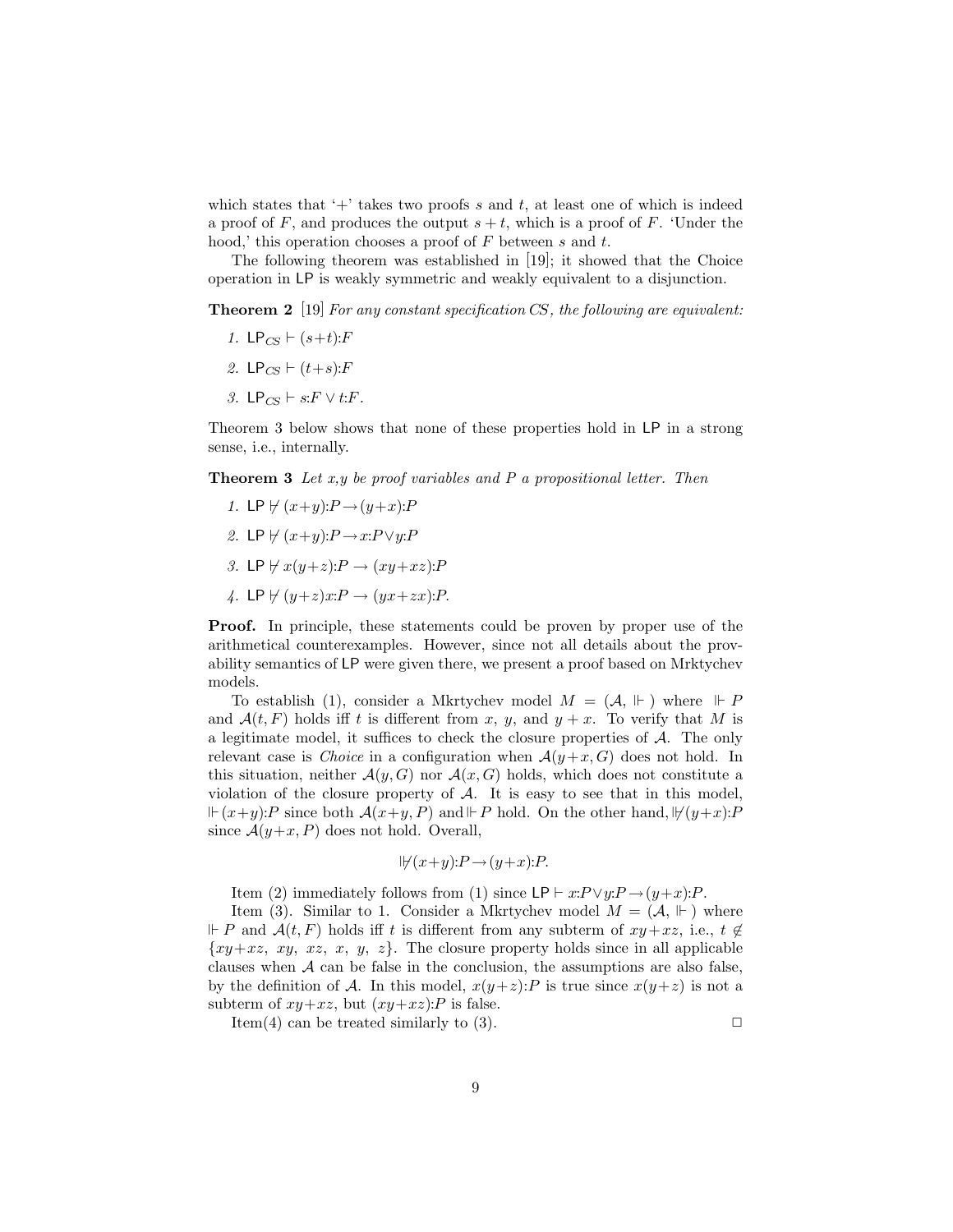## 6 Symmetric Logic of Proofs

As we have already discussed, the Logic of Proofs LP has two prominent features which determine its foundational significance: it has a natural provability semantics<sup>6</sup>, and it suffices for realizing S4, hence IPC, thus making LP a kind of Brouwer-Heyting-Kolmogorov semantics for intuitionistic logic.

In this chapter, we introduce the *Symmetric Logic of Proofs*, SLP, extending LP itself by postulating a property borrowed from the symmetric arithmetical interpretation.

SLP has all the postulates of LP and one additional principle:

#### Symmetry Principle:

$$
t(u+v):F \leftrightarrow tw: F \vee tv:F,
$$
\n(3)

$$
(u+v)t: F \leftrightarrow ut: F \vee vt: F. \tag{4}
$$

Notational conventions: we assume that this principle also covers the case when there is no multiplication by  $t$  at all, i.e.

$$
(u+v):F \leftrightarrow u:F \vee v:F.
$$
 (5)

With this convention, the Symmetry Principle subsumes the Choice Axiom of LP and hence may be considered a generalization of the latter.

Clearly,

$$
LP \ \subset \ \text{SLP}.
$$

Theorem 4 SLP is sound with respect to the symmetric provability interpretation.

Proof. We have to establish soundness of the Symmetry Principle.

Let us start with  $tw: F \vee tv: F \to t(u+v): F$ . Fix the (symmetric arithmetical) interpretation  $t', u', v', F'$  of s, u, v, and F respectively and suppose that  $(tu \cdot F)'$ holds. By the definition of the symmetric arithmetical interpretation, at least one of the following cases holds:

- 1.  $F' \in t'$ ;
- 2.  $F' \in u'$ ;
- 3. there is X such that  $X \to F' \in t'$  and  $X \in u'$ .

In cases (1) and (2),  $F' \in [t(u+v)]'$ , by the definition of the symmetric arithmetical interpretation. In case (3),  $X \in u' * v'$ , hence  $X \in (u + v)'$ , hence  $F' \in [t(u+v)]'$  as well. The case when  $[tv:F]'$  holds is symmetric.

Let us examine  $t(u+v): F \to tu : F \vee tv : F$ . Suppose  $F' \in [t(u+v)]'$ . By the definition of the symmetric arithmetical interpretation, at least one of the following cases holds:

 $6$ Moreover, LP provides a complete axiomatization of the class of all multi-conclusion proof predicates.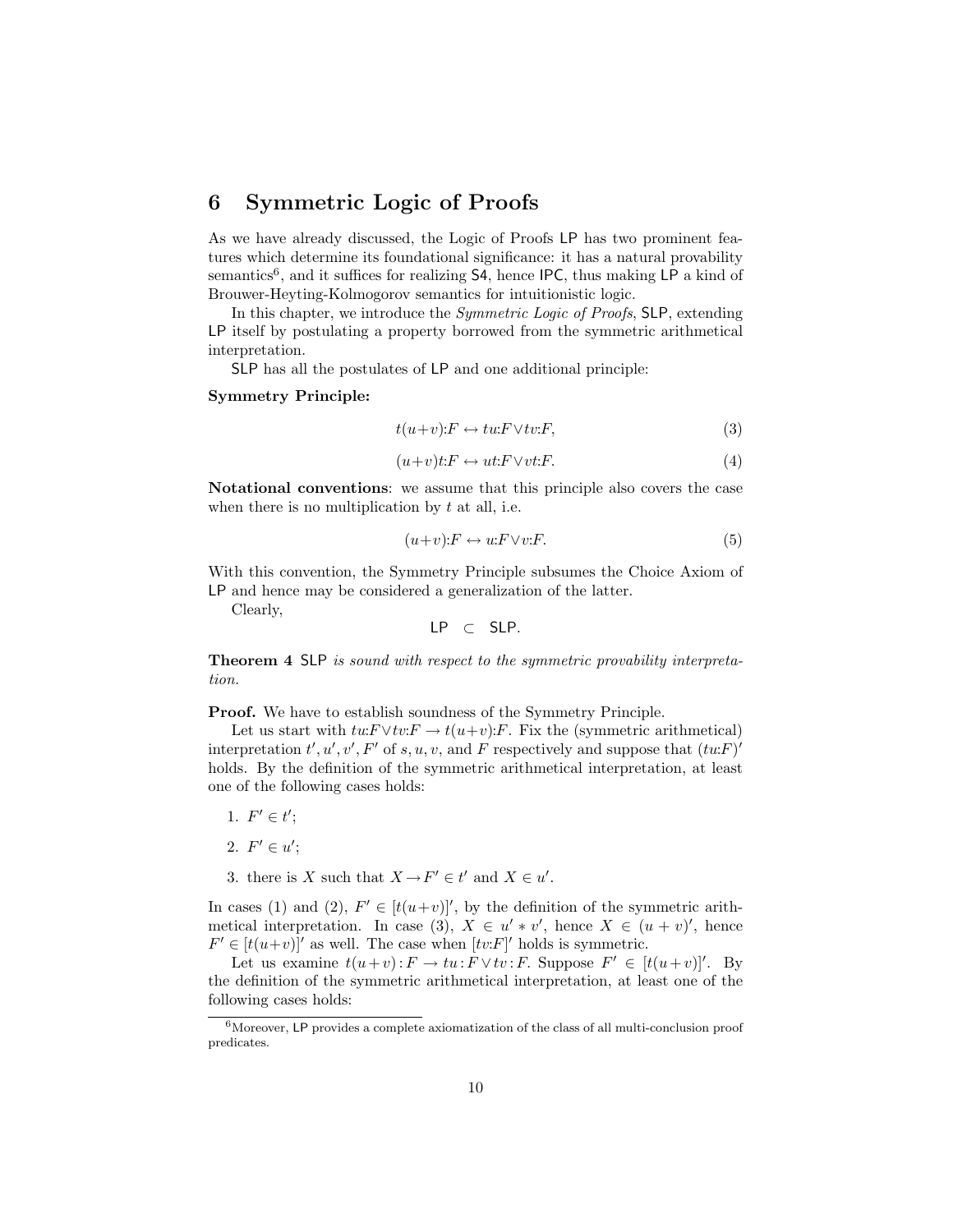- 1.  $F' \in t'$ ;
- 2.  $F' \in (u + v)'$ , i.e.,  $F' \in u' * v'$ ;
- 3. there is X such that  $X \to F' \in t'$  and  $X \in u' * v'$ .

In case (1), both  $(twF)'$  and  $(tvF)'$  hold. In case (2), either  $F' \in u'$ , and then  $(tu:F)'$ , or  $F' \in v'$ , and then  $(tv:F)'$ . In case (3), either  $X \in u'$ , hence  $(tu:F)'$ ; or  $X \in v'$ , hence  $(tv \cdot F)'$ . In any case,  $(tu \cdot F \vee tv \cdot F)'$  holds.

The cases  $ut: F \vee vt: F \leftrightarrow (u+v)t: F$  and  $u: F \vee v: F \leftrightarrow (u+v): F$  are treated  $\Box$  similarly.  $\Box$ 

Theorem 5 SLP is closed under substitution and enjoys the Internalization Property.

Proof. Trivial from the definition of SLP and the fact that no new rules of inference were added to  $SLP$  as compared to  $LP$ .  $\Box$ 

Theorem 6 SLP enjoys the Realization Theorem with respect to S4.

**Proof.** Indeed, suppose  $F$  is derivable in S4. By the Realization Theorem for LP (Theorem 1), there is a realization of  $F, F^r$  by proof polynomials in the basis  $\{\cdot, +, \cdot\}$  which is derivable in LP. Since SLP extends LP, SLP  $\vdash F^r$  $\Box$ 

#### Theorem 7 S4 is the forgetful projection of SLP.

Proof. It suffices to note that the Symmetry Principle has forgetful projections of the sort  $\Box X \leftrightarrow \Box X \lor \Box X$ , trivially provable in S4. By Theorem 6, every theorem of  $\mathsf{S4}$  is a forgetful projection of some  $\mathsf{SLP}\text{-}$  theorem.

These results, along with the provability semantics for SLP, show that the latter gives a Brouwer-Heyting-Kolmogorov-style semantics for S4 and IPC as well.

 $IPC \rightarrow$  54  $\hookrightarrow$  SLP  $\hookrightarrow$  *Gödelian proof predicates.* 

**Theorem 8** Let CS be a constant specification. Let  $s \sim t$  mean that for any formula F,  $s: F \leftrightarrow t: F$  is provable in SLP with this CS. Then the following holds:

1.  $s + t \sim t + s$  (commutativity of Choice); 2.  $s + (t + u) \sim (s + t) + u$  (associativity of Choice); 3.  $s + s \sim s$  (idempotency of Choice); 4.  $t(u + v) \sim tu + tv$  (left distributivity); 5.  $(u + v)t \sim ut + vt$  (right distributivity).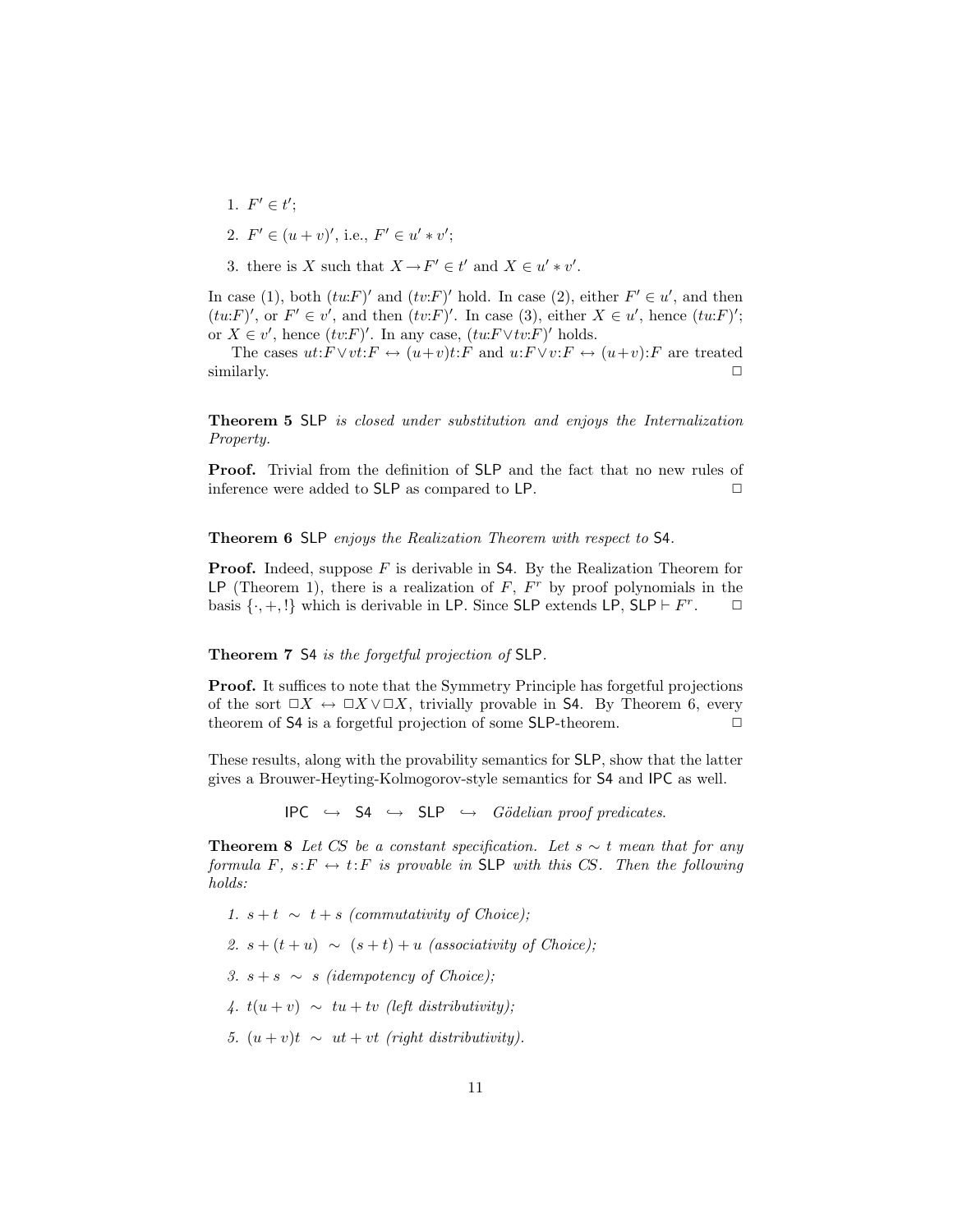Proof. All the derivations are in SLP.

1. 
$$
(s+t):F \rightarrow s:F \lor t:F \rightarrow t:F \lor s:F \rightarrow (t+s):F
$$
  
\n2.  $[s+(t+u)]:F \leftrightarrow s:F \lor t:F \lor u:F \leftrightarrow [(s+t)+u]:F$   
\n3.  $(s+s):F \leftrightarrow s:F \lor s:F \leftrightarrow s:F$   
\n4.  $t(u+v):F \leftrightarrow tu:F \lor tv:F \leftrightarrow tu+tv:F$   
\n5.  $(u+v)t:F \leftrightarrow ut:F \lor vt:F \leftrightarrow ut+vt:F$ 

Mkrtychev models for SLP are the usual Mkrtychev LP-models with admissible evidence predicates which respect the Symmetry Principle:

$$
\mathcal{A}(t(u+v),F) \quad \text{iff} \quad \mathcal{A}(tu,F) \text{ or } \mathcal{A}(tv,F) \tag{6}
$$

$$
\mathcal{A}((u+v)t,F) \quad \text{iff} \quad \mathcal{A}(ut,F) \text{ or } \mathcal{A}(vt,F) \tag{7}
$$

$$
\mathcal{A}(u+v,F) \quad \text{iff} \quad \mathcal{A}(u,F) \text{ or } \mathcal{A}(v,F). \tag{8}
$$

Theorem 9 For each constant specification CS, SLP is sound and complete for SLP Mkrtychev models.

Proof. Soundness of SLP is straightforward. We have only to check that Symmetry holds in each SLP-model. Let us consider (3). Let  $\mathbb{F}t(u+v):F$ . Then  $\mathbb{F} F$  and  $\mathcal{A}(t(u+v), F)$ . By (6),  $\mathcal{A}(tu, F)$  holds or  $\mathcal{A}(tv, F)$  holds, hence  $\mathbb{F} turF$ or  $⊩ tv:$  In either case,  $⊩ tw:$   $\forall tv:$  F. The remaining clauses for soundness are checked in the same manner.

Completeness can be established by a maximal consistent set construction as in Section 4. One need only check that the canonical model (the set of maximal consistent sets with A and  $\mathbb{H}$  as in Section 4) is indeed an SLP-model. For this, is suffices to check that for each maximal consistent set  $\Gamma$ , conditions (6), (7), and (8) hold. Let us check (6).

Suppose  $\mathcal{A}(t(u + v), F)$  holds for this Γ. This means that  $t(u+v): F \in \Gamma$ . Since  $t(u+v): F \to tu: F \lor tv: F \in \Gamma$ , by maximality of  $\Gamma$ , either  $tu: F \in \Gamma$  or  $tv: F \in \Gamma$ , hence ' $\mathcal{A}(tu, F)$  or  $\mathcal{A}(tv, F)$ ' holds for this  $\Gamma$ .

Now let  $\mathcal{A}(tu, F)$  or  $\mathcal{A}(tv, F)$ ' hold in Γ. Then either  $twF \in \Gamma$  or  $tv: F \in \Gamma$ . By the Symmetry Principle (3), since  $\Gamma$  is deductively closed,  $t(u+v): F \in \Gamma$ , which yields that  $\mathcal{A}(t(u + v), F)$  holds for this Γ.

The remaining clauses are checked similarly.  $\Box$ 

 $\Box$ 

Fitting models for SLP are obtained from those for LP by adding conditions (6), (7), and (8), respectively. The following theorem can be easily established along the lines of Theorem 9:

Theorem 10 For each constant specification CS, SLP is sound and complete for SLP Fitting models.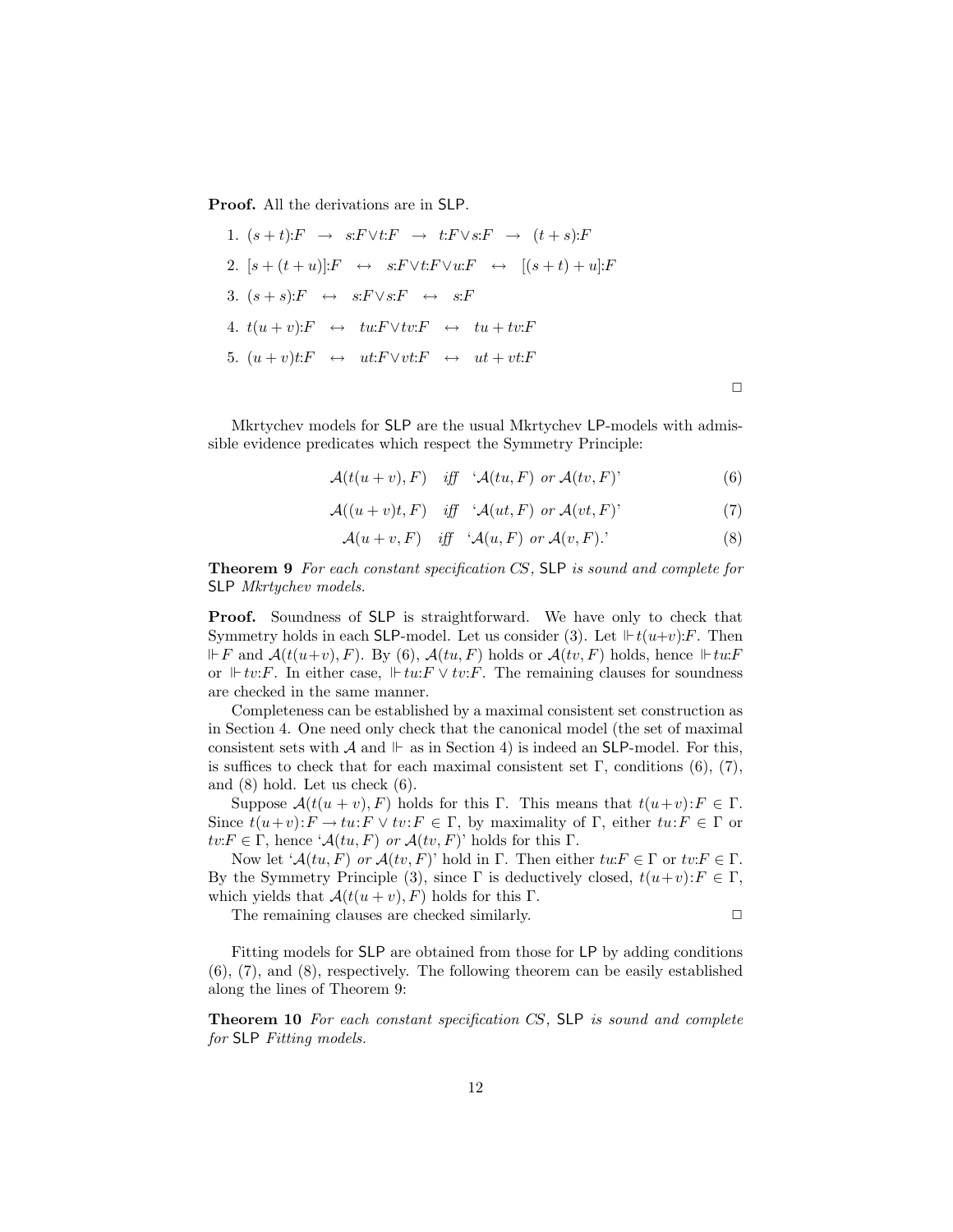### 7 Discussion

Note that Application in SLP is neither associative nor commutative since neither of these properties hold for the symmetric arithmetical interpretation (Section 3).

A natural attempt to add more ring structure to SLP by introducing a constant 0 for the empty derivation does not work well with the symmetric provability interpretation. In particular,  $t + 0 = t$ , but  $t \cdot 0$  is t rather than 0 here<sup>7</sup>. This could be fixed to  $t \cdot 0 = 0$  by bending the provability semantics a little. However, under any modification of semantics, the identity  $\neg 0:\top$  holds, which spoils the connection to modal logic. Indeed, the forgetful projection of the latter formula is  $\neg \Box \top$ , which is false in any normal modal logic. This observation alone should not discourage us from considering the addition of 0 to a version of SLP, though. The language of proof polynomials should then be extended by a special constant  $0$  which cannot be used as  $c'$  in the Constant Specification Rule (Section 2). A new axiom schema  $\neg 0: F$  should also be added.

Note that the relation '∼' from Theorem 8 is an equivalence relation on proof polynomials. However, ' $\sim$ ' is not a congruence, e.g.,  $s \sim t$  does not generally yield !s ∼!t. For example,  $x \sim x + x$  (Theorem 8.3), but not !x ∼! $(x + x)$ . Indeed, in the symmetric provability interpretation,  $x$  should contain proofs of x:F for all  $F \in x$ , whereas  $!(x + x)$  contains proofs of  $(x + x):F$  for all such F's. This observation still leaves an opportunity for  $\sim$ ' to be a congruence in some !-free variant of SLP. It is easy to check that in SLP,  $s \sim t$  and  $u \sim v$  yield  $s+u \sim t+v$ . It is not known whether the same holds for '.', i.e., su  $\sim tv$  as well. Such a rule for  $\cdot \cdot$  is sound for the standard symmetric provability interpretation, which suggests that a proper version of this rule either holds in, or can be safely added to, SLP. Answers to these questions could lead to an adequate notion of the equality of proofs in Justification Logic in general. We leave this, however, for future studies.

Other natural steps in this direction would be to clarify the questions of decidability and complexity for SLP, to check the disjunctive property, and to describe adequate Gentzen and tableaux proof systems.

We conjecture that SLP is arithmetically complete with respect to the class of proof predicates for which the Symmetry Principle holds. An intriguing question remains open about the logic of proofs for the standard symmetric provability interpretation.

## 8 Acknowledgements

This paper was inspired by discussions with Joan and Yiannis Moschovakis at the 6th Panhellenic Logic Symposium, Volos, Greece, 5-8 July 2007. The author is very grateful to Mel Fitting, Evan Goris, Vladimir Krupski, Roman Kuznets, and Elena Nogina whose advice helped with this paper. Many thanks to Karen Kletter for editing this text.

<sup>7</sup>This observation is due to V.N. Krupski.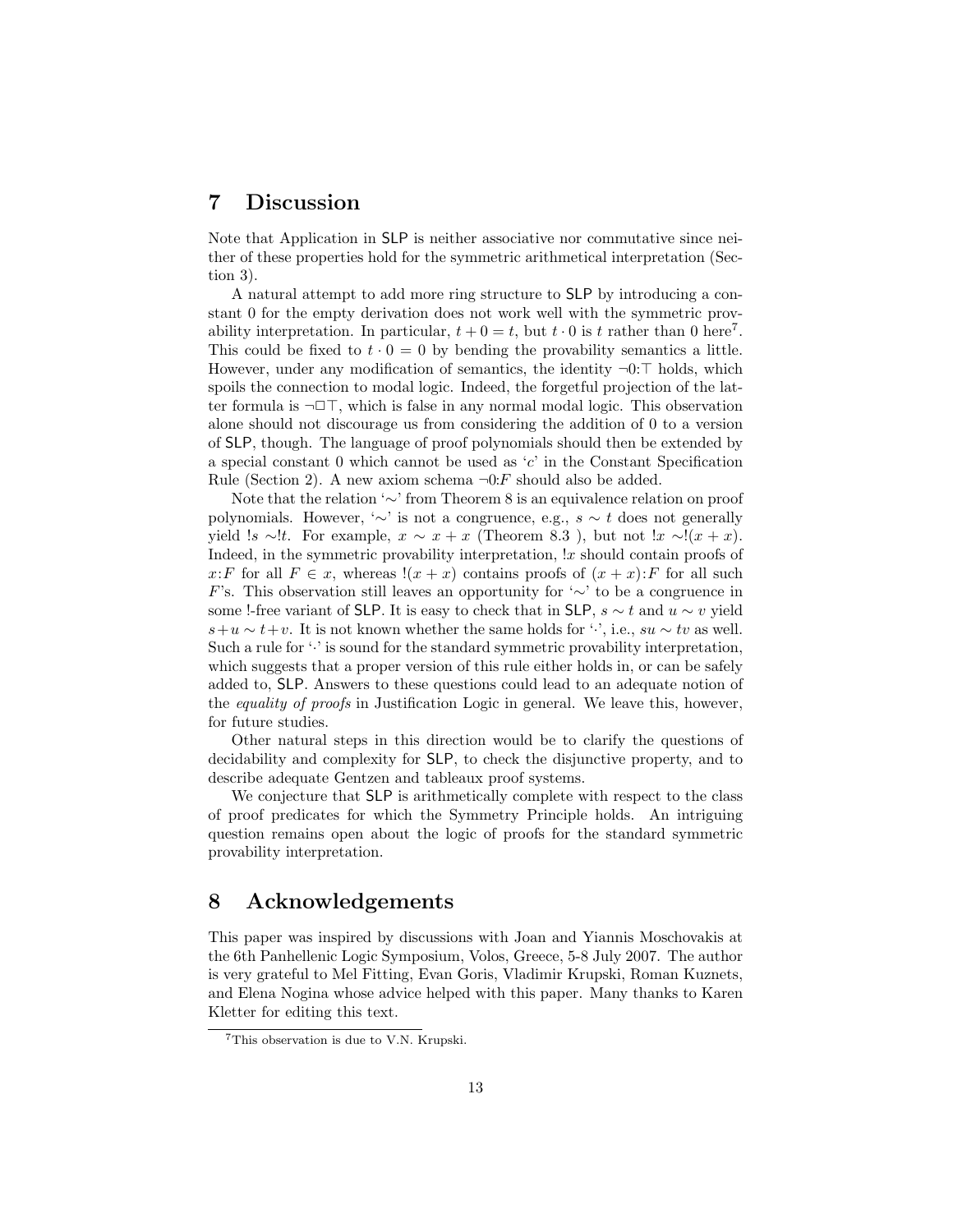### References

- [1] S. Artemov. Operational modal logic. Technical Report MSI 95-29, Cornell University, 1995.
- [2] S. Artemov. Explicit provability and constructive semantics. Bulletin of Symbolic Logic, 7(1):1–36, 2001.
- [3] S. Artemov. Operations on proofs that can be specified by means of modal logic. In Advances in Modal Logic. Volume 2, pages 59–72. CSLI Publications, Stanford University, 2001.
- [4] S. Artemov. Evidence-based common knowledge. Technical Report TR-2004018, CUNY Ph.D. Program in Computer Science, 2005.
- [5] S. Artemov. Justified common knowledge. Theoretical Computer Science, 357(1-3):4–22, 2006.
- [6] S. Artemov. On two models of provability. In Michael Zakharyaschev Dov M. Gabbay and Sergei S Goncharov, editors, Mathematical Problems from Applied Logic II, pages 1–52. Springer New York, 2007.
- [7] S. Artemov and L. Beklemishev. Provability logic. In D. Gabbay and F. Guenthner, editors, Handbook of Philosophical Logic, 2nd ed., volume 13, pages 229–403. Kluwer, Dordrecht, 2004.
- [8] S. Artemov and E. Nogina. Introducing justification into epistemic logic. Journal of Logic and Computation, 15(6):1059–1073, 2005.
- [9] S. Artemov and E. Nogina. On epistemic logic with justification. In R. van der Meyden, editor, Theoretical Aspects of Rationality and Knowledge. Proceedings of the Tenth Conference (TARK 2005), June 10-12, 2005, Singapore., pages 279–294. National University of Singapore, 2005.
- [10] S. Artemov and T. Strassen. Functionality in the basic logic of proofs. Technical Report IAM 93-004, Department of Computer Science, University of Bern, Switzerland, 1993.
- [11] G. Boolos. The Logic of Provability. Cambridge University Press, Cambridge, 1993.
- [12] V. Brezhnev and R. Kuznets. Making knowledge explicit: How hard it is. Theoretical Computer Science, 357(1-3):23–34, 2006.
- [13] M. Fitting. A semantics for the logic of proofs. Technical Report TR-2003012, CUNY Ph.D. Program in Computer Science, 2003.
- [14] M. Fitting. The logic of proofs, semantically. Annals of Pure and Applied Logic,  $132(1):1-25$ ,  $2005$ .